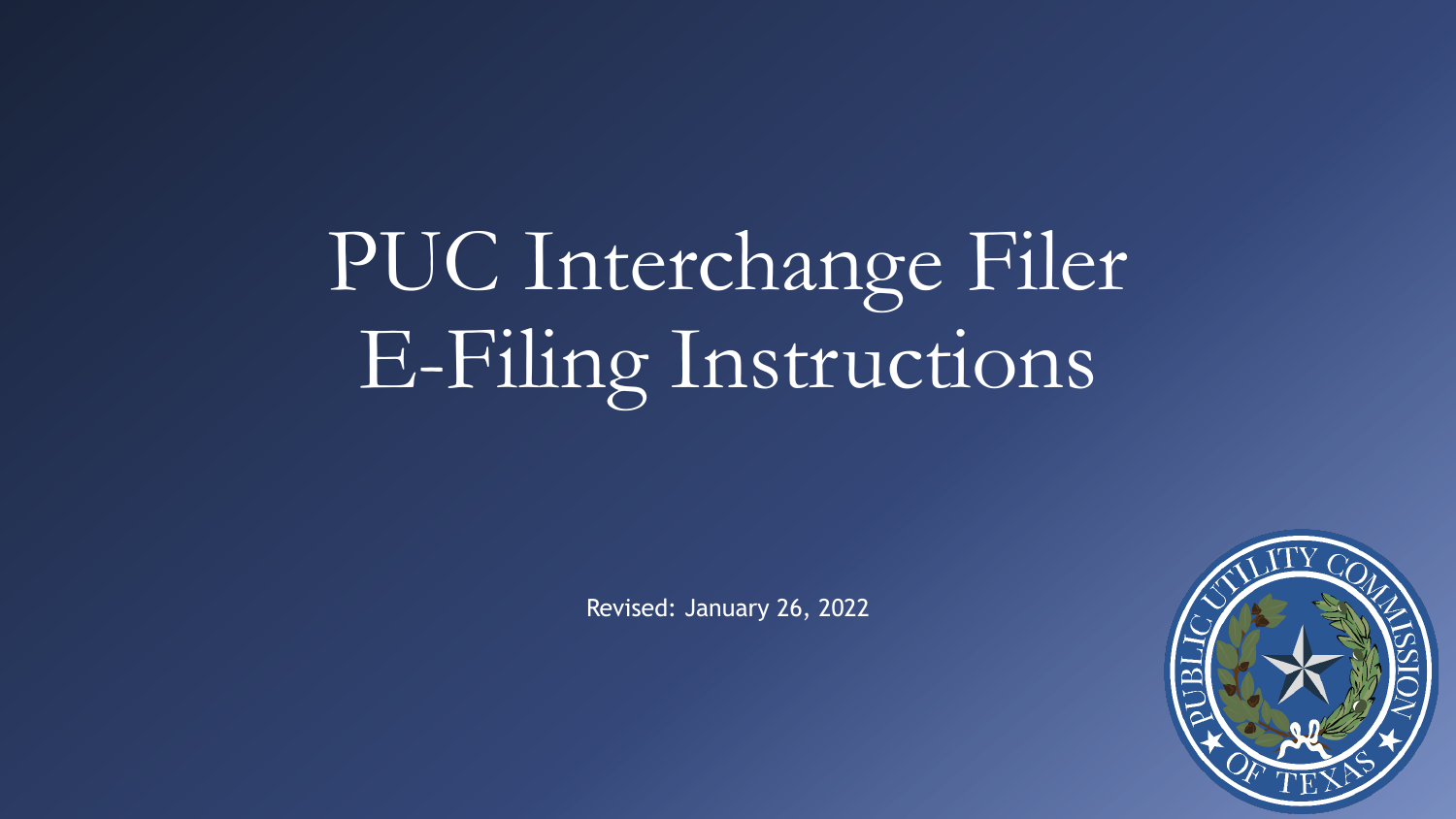

### Interchange Filer - Web upload

## Get started

Please complete the filing process within 20 minutes or you may have to restart the process from the beginning.



### How to File with the PUC Upcoming Events

Here are the PUC's filing procedures.

For assistance please contact the PUC Help Desk at: helpdesk@puc.texas.gov or 512-936-7100.

Learn more »

Thu, Jan 27 - Open Meeting Thu, Feb 10 - Open Meeting Fri, Feb 25 - Open Meeting Tue, Mar 8 - Public Meeting Thu, Mar 10 - Open Meeting Thu, Mar 31 - Open Meeting Thu, Apr 21 - Open Meeting

View agency calendar »

# Begin E-Filing

- Click "Begin" to start your E-Filing
- You can access this webpage at the following URL:
	-

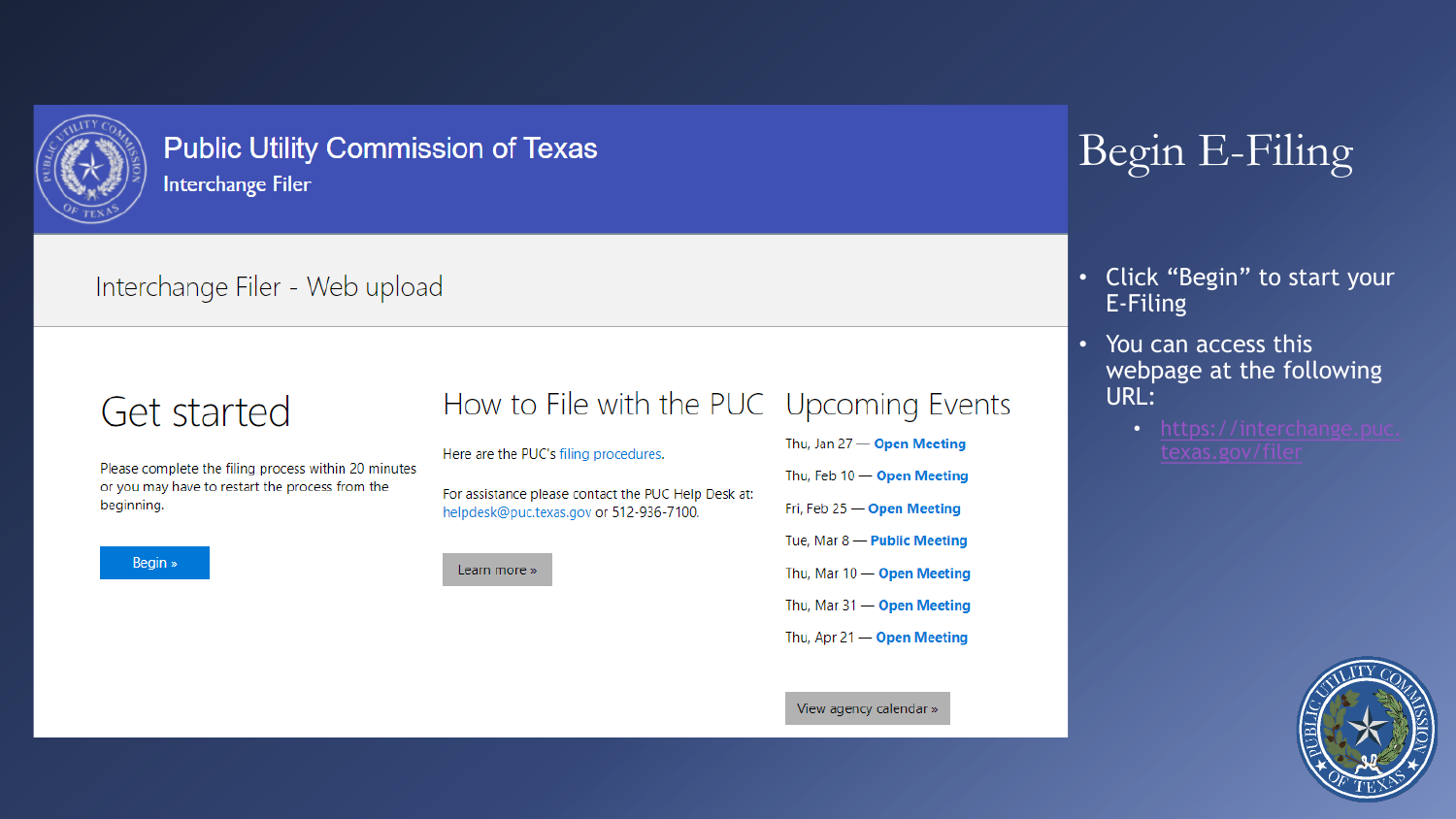## Enter Control Number

- Enter your Control Number in the text box
- To request a new Control Number, click the box next to "New Control Number"
- To complete a confidential filing, click the box next to "Confidential"
- Click "Next" once you are finished
- If you do not know what your Control Number is, please contact Central Records
	- [centralrecords@puc.texas.gov](mailto:centralrecords@puc.texas.gov)



**Public Utility Commission of Texas** Interchange Filer

#### Interchange Filer - Control Number

 $\hat{m} \setminus$  Control Number

(i) Note: Please complete the filing process within 20 minutes or you may have to restart the process from the begining.

(i) We have recently updated our E-Filing system and processes. You may now make confidential filings using the Interchange Filer. Please read these instructions before doing so. If you have any questions, please do not hesitate to contact Central Records by email (centralrecords@puc.texas.gov) or phone (512-936-7180).

 $\times$ 

Enter a valid control number for this filing. A Control Number is five-digit number that can also be referred to as a Docket Number, a Project Number, or a Tariff Number.

**Control Number** 

New control number

Confidential

**Next** 

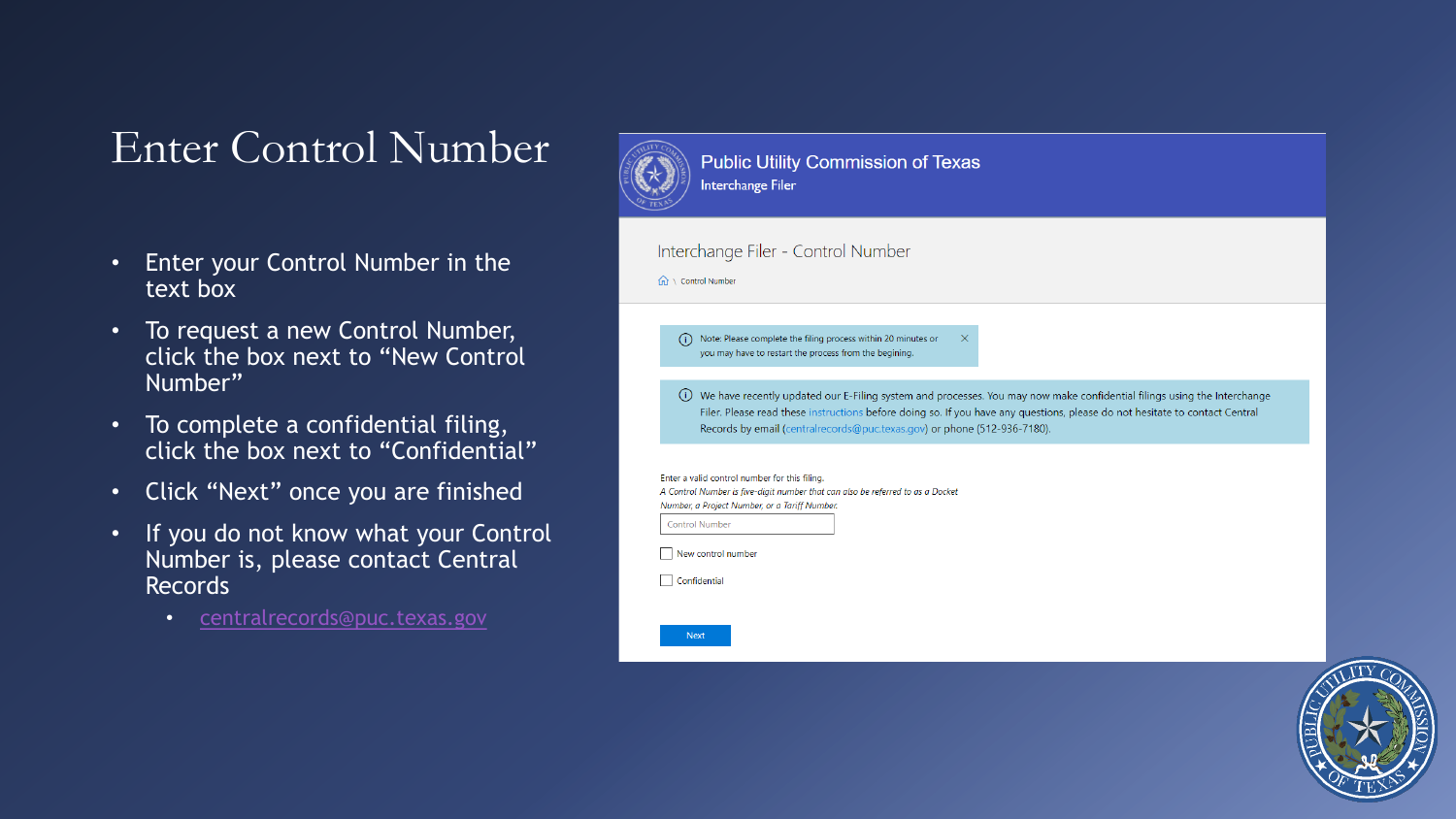# Complete Contact Information

- Fill in your contact information
- We will send confirmation emails to the Email Address you provide here
- You can click the "Save Contact Information" box in order to save you information for future E-Filings
- Click "Next" once you are finished



**Public Utility Commission of Texas** Interchange Filer

### Interchange Filer - Contact Info

∩ \ Control Number \ Contact Information

Enter your contact information. ?





Save Contact Information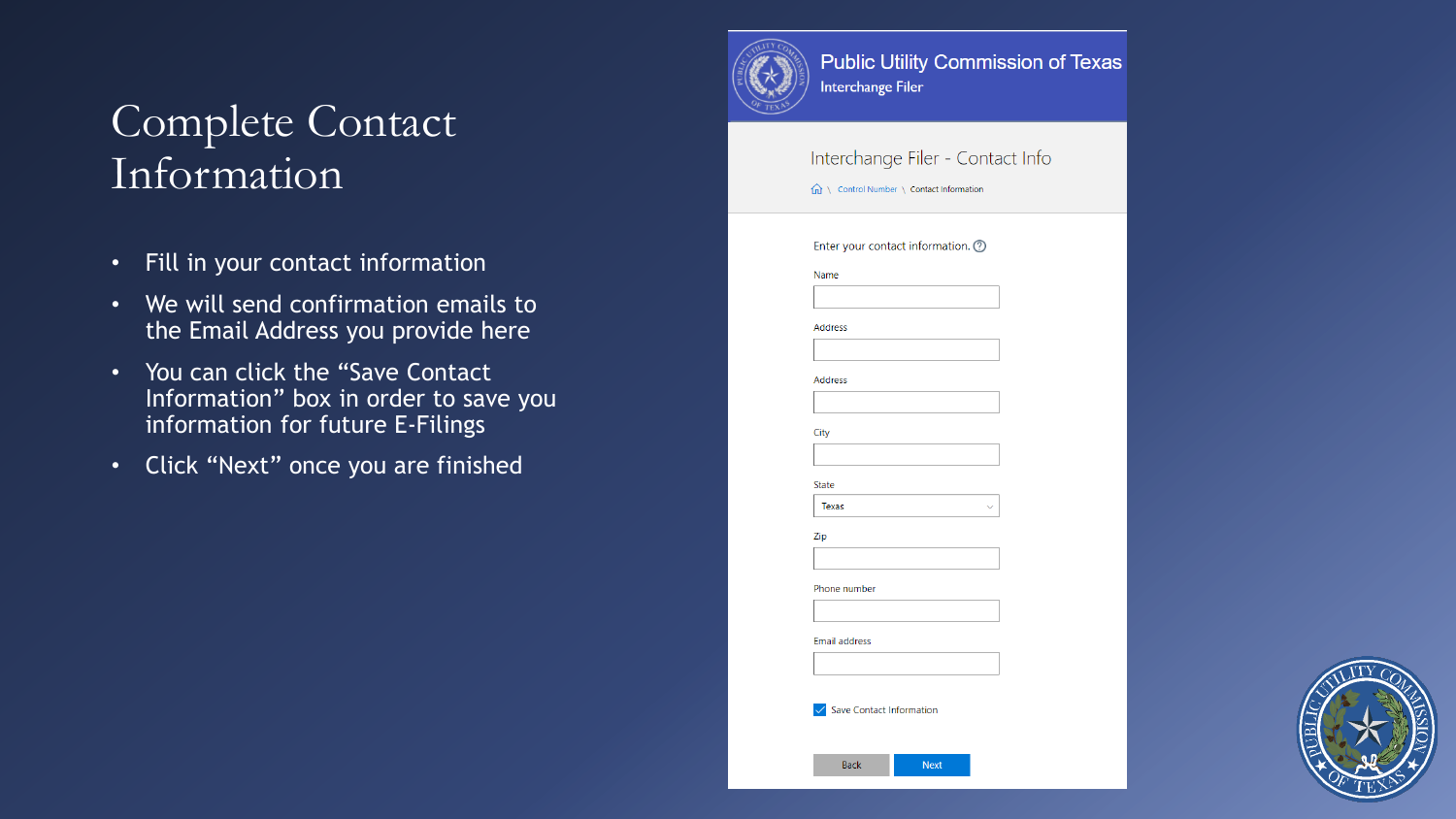# Enter Filing Information

- Enter the Filing Party Name
	- Please do not use "PUC CENTRAL RECORDS" as your Filing Party Name
- Select a Filing Type from the drop- down menu
	- If you are completing a Confidential E-Filing, you will only have one choice: CONFIDENTIAL INFORMATION
- Enter the Filing Description
	- For example, the name of your document.
	- NOT a paragraph describing the filing.
	- There is a maximum of 255 characters in this text box
- Click "Next" once you are finished



**Public Utility Commission of Texas** Interchange Filer

### Interchange Filer - Filing Info

 $\widehat{m}$  \ Control Number \ Contact Information \ Filing Information

**Filing Party Name** ⑦ Do not use PUC Central Records as your filing party name. PUC CENTRAL RECORDS **Filing Type** ⑦ **PROJECT Filing Description** ② For example, the title of your document. **PUC Test Filing** 



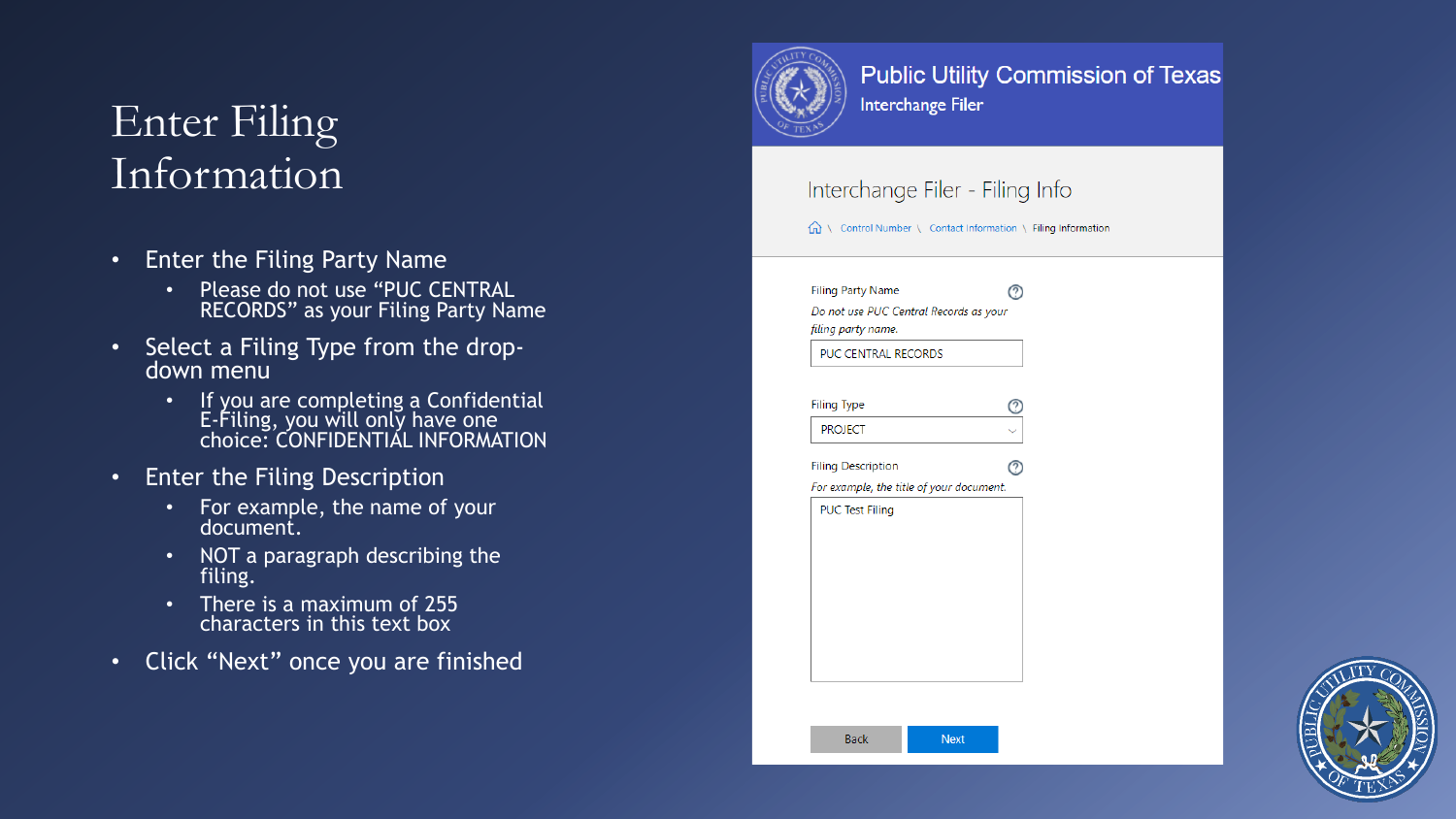

### **Public Utility Commission of Texas**

Interchange Filer

### Interchange Filer - Document Upload

 $\Omega$  \ Control Number \ Contact Information \ Filing Information \ Upload Documents

#### $(i)$  §22.72. Formal Requisites of Pleadings and Documents to be Filed with the Commission. (i) File format standards.

(2) Electronic filings shall be made using the native file format used to create and edit the file, unless the native file format is not on the current list of preferred file formats maintained by the commission referenced in paragraph (1) of this subsection. Microsoft Excel spreadsheets shall have active links and formulas that were used to create and manipulate the data in the spreadsheet. An application that fails to include the native file filings is materially deficient.

Note:

The PUC accepts most common file types: Word, PowerPoint, Excel, Word Perfect, text files, etc. There is a limit of 255 individual files per filing, with a total file size limitation of 400 MB.

If you have any questions about the types of files you can submit, or the size limitations, please contact the PUC Help Desk at (512) 936-7100.

#### Please attach documents to your filing in the order in which you would like them to be filed.

The documents you attach in Filer will be processed into a single PDF in the order in which the documents were attached. Therefore, if you attach a PDF and Word version of the same document, they will both end up in the PDF record copy that has a time stamp.

**Add Files** 

⚠

#### Addendum Included  $\odot$



## Add Files

- Add your document(s) in the order in which you would like the documents to be filed
- See next slide for further instructions on how to Add Files

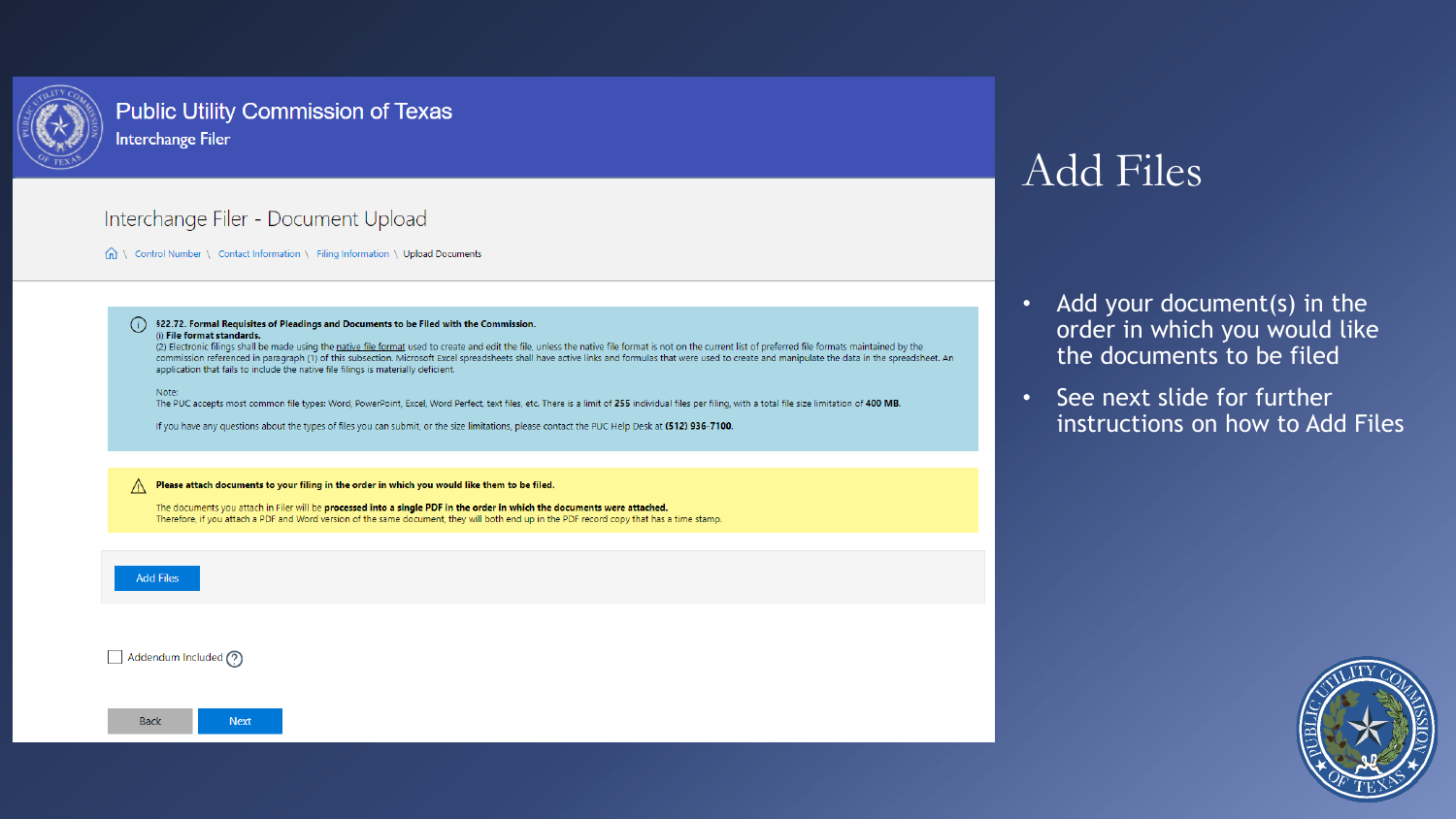# Add Files (cont.)

- The documents you attach in Filer will be processed into a single PDF in the order in which the documents were attached
- If you attach a PDF and Word version of the same document, they will both end up in the PDF record copy that has a time stamp
- The following file types will not be converted:
	- Excel: .xls, xlsx
	- Shapefiles: .shp, .shx, .dbf, .sbn, .sbx, .atx, .fbn, .fbx, .ain, .aih, .ixs, .mxs, .prj, .xml, and .cpg
- If the file is not converted, a page will be added in its place that includes the following information:
	- The following files are not convertible:
		- Name(s) of the file(s)
	- Please see the ZIP file for the relevant Filing on the PUC Interchange in order to access these files
	- Contact [centralrecords@puc.texas.gov](mailto:centralrecords@puc.texas.gov) if you have any questions
- Please include a PDF copy of your Excel document(s)
	- This allows you to format the Excel document however you would like, and it will be converted into the PDF record copy in Interchange
	- The native version of the Excel file that you attach will be available in the Zip File for your Item on the Interchange
	- This Excel document will not be duplicated in the final PDF as the Excel document will not be converted

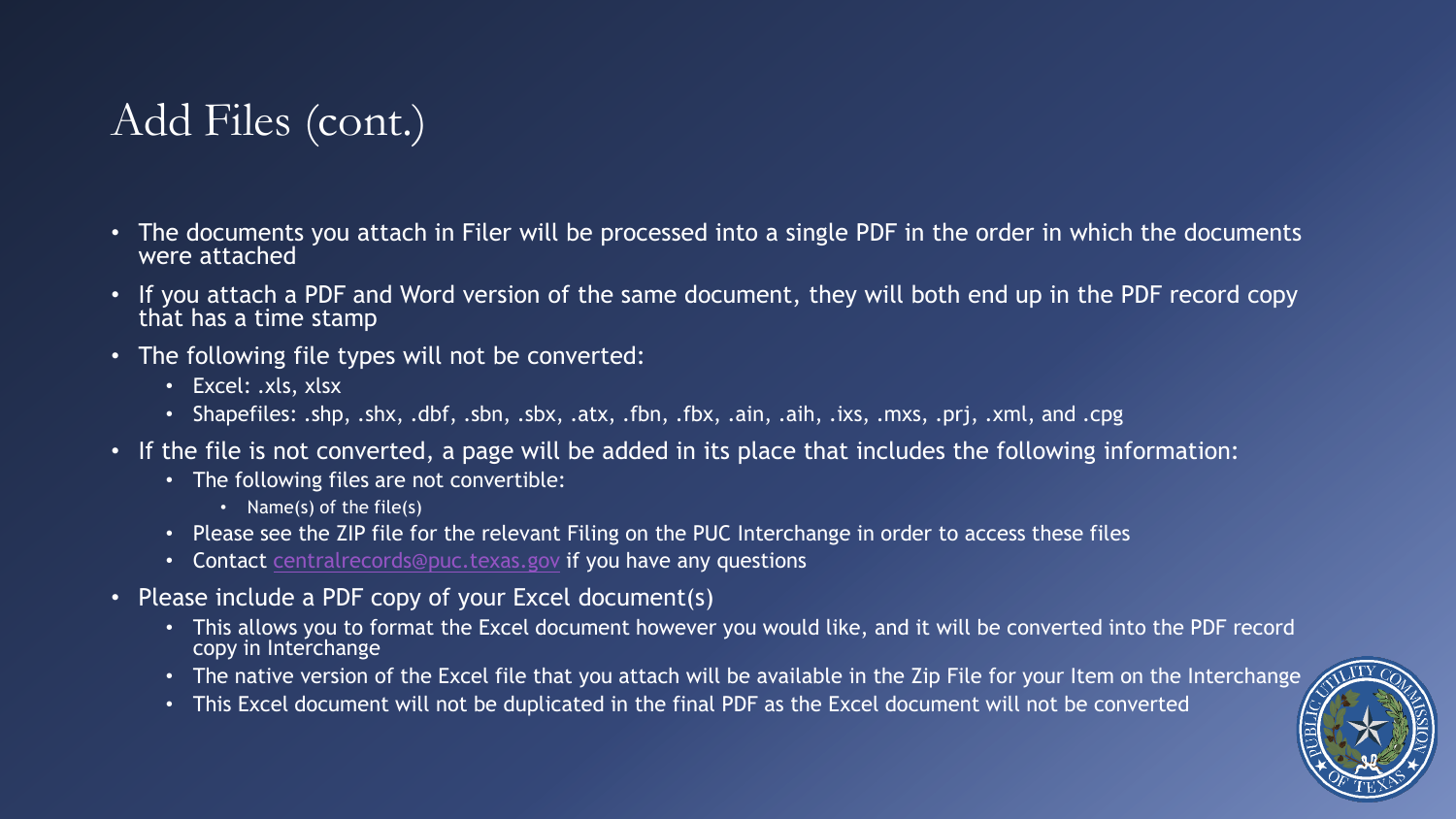

#### Interchange Filer - Document Upload

 $\overbrace{\mathsf{n}}$  \ Control Number \ Contact Information \ Filing Information \ Upload Documents

#### $\bigcap$ §22.72. Formal Requisites of Pleadings and Documents to be Filed with the Commission. (i) File format standards.

(2) Electronic filings shall be made using the native file format used to create and edit the file, unless the native file format is not on the current list of preferred file formats maintained by the commission referenced in paragraph (1) of this subsection. Microsoft Excel spreadsheets shall have active links and formulas that were used to create and manipulate the data in the spreadsheet. An application that fails to include the native file filings is materially deficient.

Note:

The PUC accepts most common file types: Word, PowerPoint, Excel, Word Perfect, text files, etc. There is a limit of 255 individual files per filing, with a total file size limitation of 400 MB.

If you have any questions about the types of files you can submit, or the size limitations, please contact the PUC Help Desk at (512) 936-7100.

#### Please attach documents to your filing in the order in which you would like them to be filed. A

The documents you attach in Filer will be processed into a single PDF in the order in which the documents were attached. Therefore, if you attach a PDF and Word version of the same document, they will both end up in the PDF record copy that has a time stamp.



# Add Files (cont.)

- Finish adding your document(s)
- You will then be able to see the attached document(s)
	- e.g., PUC TEST FILING.docx
- Click "Next" once you are finished



**Next**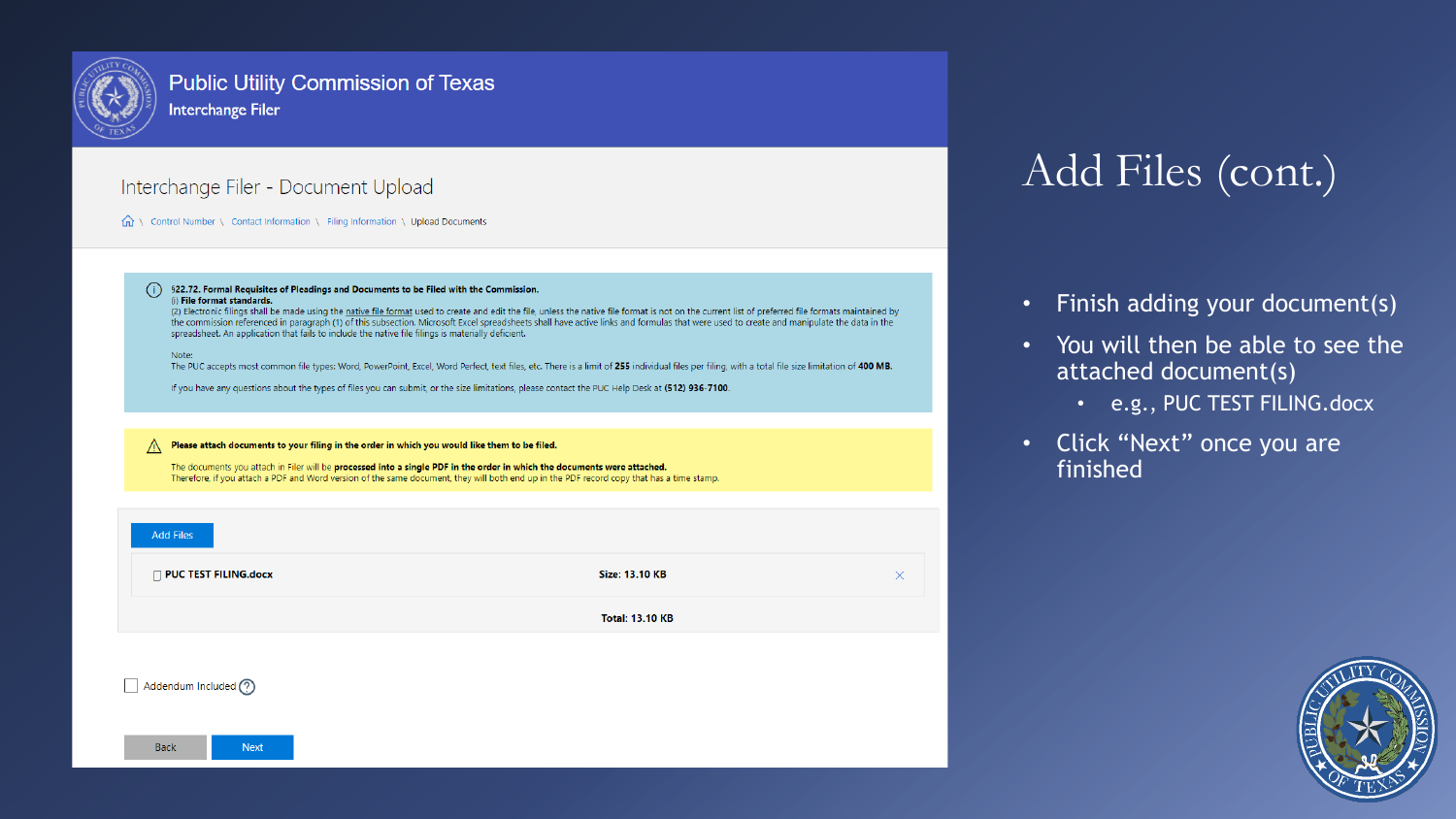

### Interchange Filer - Summary

∩ \ Control Number \ Contact Information \ Filing Information \ Upload Documents \ Summary

## Almost Done!

Please verify your information below and press submit to complete your filing.

(i) If you are making a confidential filing, please make sure that your filing only includes confidential information. If you have any questions, please do not hesitate to contact Central Records by email (centralrecords@puc.texas.gov) or phone (512-936-7180).

Edit

#### **Control Number**

**Control Number** 47425

Description **TESTING SCANNING** 

## Summary

### • Almost Done!

- This page gives you an opportunity to review and verify your E-Filing details before you complete your E-**Filing**
- See next slide for an example of the rest of the Summary page

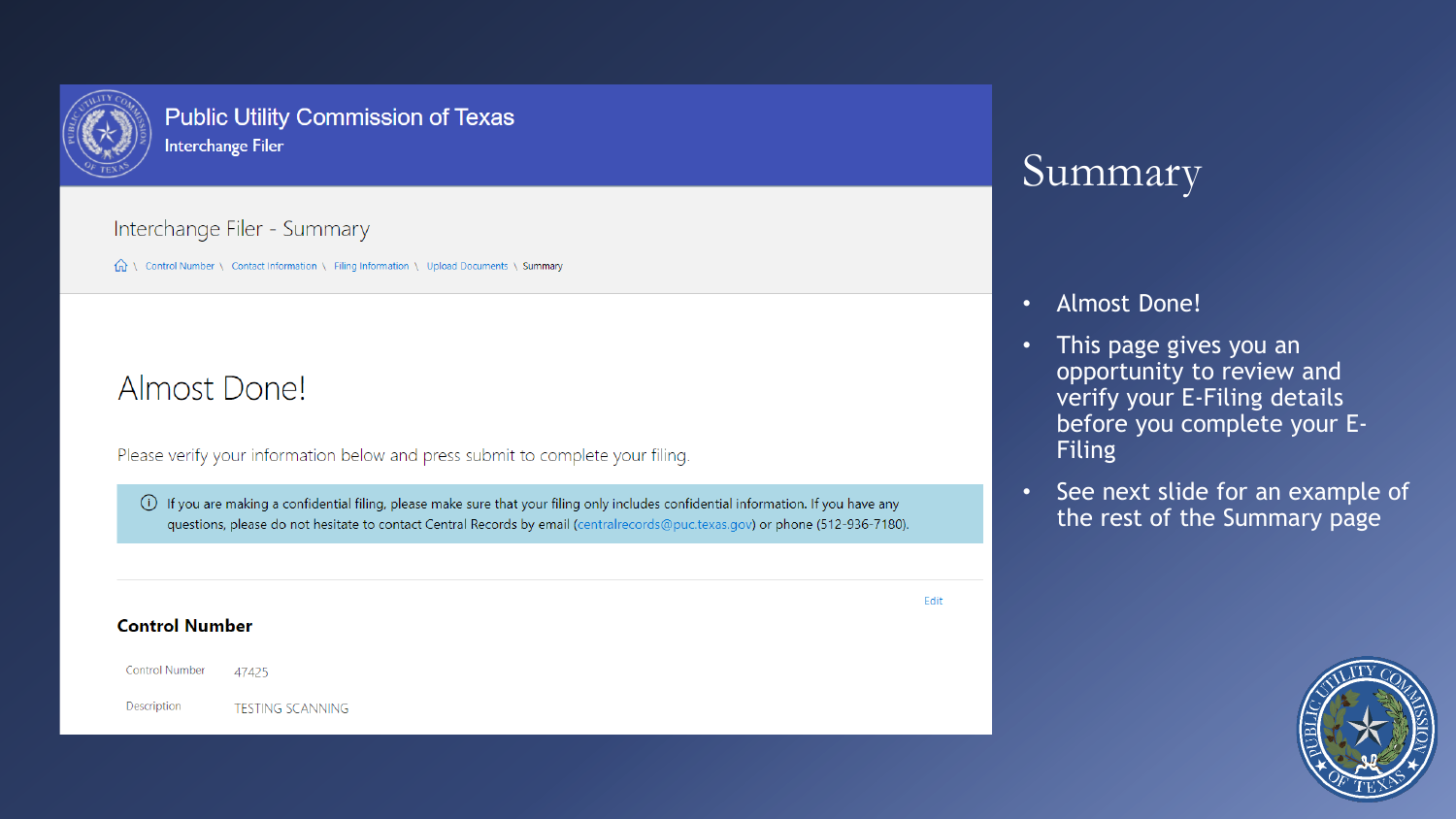#### **Contact Information**

| Name         | <b>Brady Cox</b>                                 |
|--------------|--------------------------------------------------|
| Address      | 1701 N. Congress Ave.<br><b>Austin, TX 78701</b> |
| Phone        | (512) 936-7180                                   |
| <b>Email</b> | brady.cox@puc.texas.gov                          |

#### **Filing Information**

Back

| <b>Filing Party</b> | PUC CENTRAL RECORDS |
|---------------------|---------------------|
| Filing Type         | <b>PROJECT</b>      |
| Description         | PUC TEST FILING     |

Submit

### Edit **Documents** Document Name **Document Size** PUC TEST FILING.docx 13.1 KB **No** Addendum Included I'm not a robot reCAPTCHA Privacy - Terms

# Summary (cont.)

Edit

Edit

### • This is an example of the rest of the Summary page

- You can click "Edit" in the top right corner of each section or you can click "Back" if necessary
- If the information is accurate, click the check box next to "I'm not a robot" and then click "Submit"

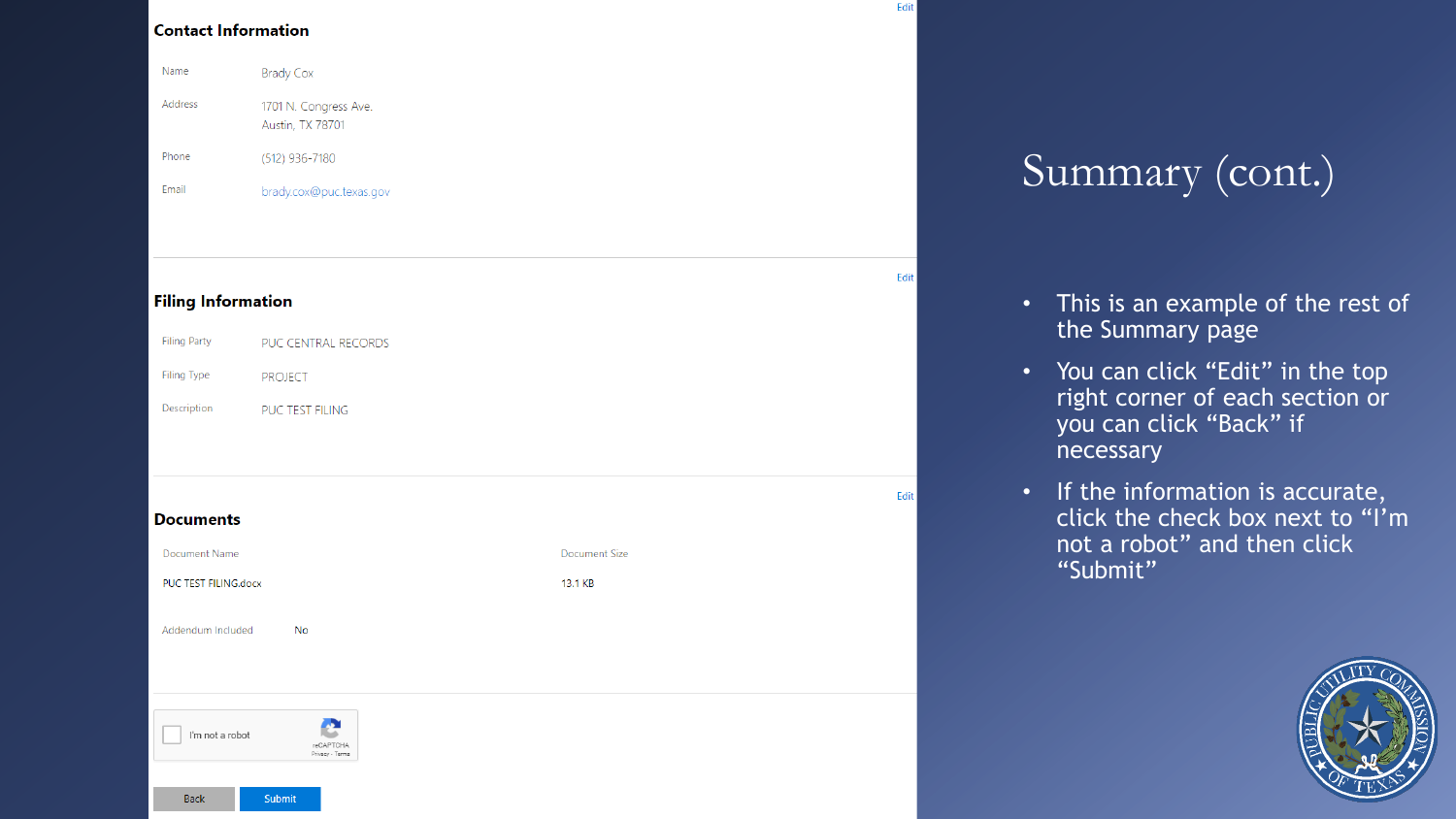

#### Interchange Filer - Filing Submitted

We have received your E-Filing.You will receive an E-Filing Confirmation email shortly, followed by an E-Filing Receipt email.

Once you receive the E-Filing Receipt - the second email - you are finished filing.

Please contact Central Records if you have any questions. Thanks!

**Central Records** Public Utility Commission of Texas centralrecords@puc.texas.gov | 512-936-7180

### Tracking Number: TEJZTEHN

| Filing Submitted on   | 1/26/2022 10:21:26 AM                                                                                      |                         |
|-----------------------|------------------------------------------------------------------------------------------------------------|-------------------------|
| <b>Control Number</b> | 47425                                                                                                      | <b>TESTING SCANNING</b> |
| <b>Filing Party</b>   | PUC CENTRAL RECORDS                                                                                        |                         |
| <b>Filing Type</b>    | <b>PROJECT</b>                                                                                             |                         |
| Description           | <b>PUC TEST FILING</b>                                                                                     |                         |
| Documents             | <b>PUC TEST FILING.docx</b>                                                                                |                         |
| Addendum Included     | <b>No</b>                                                                                                  |                         |
| Submitted By          | <b>Brady Cox</b><br>1701 N. Congress Ave.<br>Austin, TX 78701<br>(512) 936-7180<br>brady.cox@puc.texas.gov |                         |

#### An email confirmation has been sent to brady.cox@puc.texas.gov. Please check your spam/junk folders.

# Filing Submitted

- After submitting your E-Filing, you will see a webpage with your E-Filing details and a Tracking Number
- You can click "Start a New filing" at the bottom of the page if you have more filings to complete



Start a New filing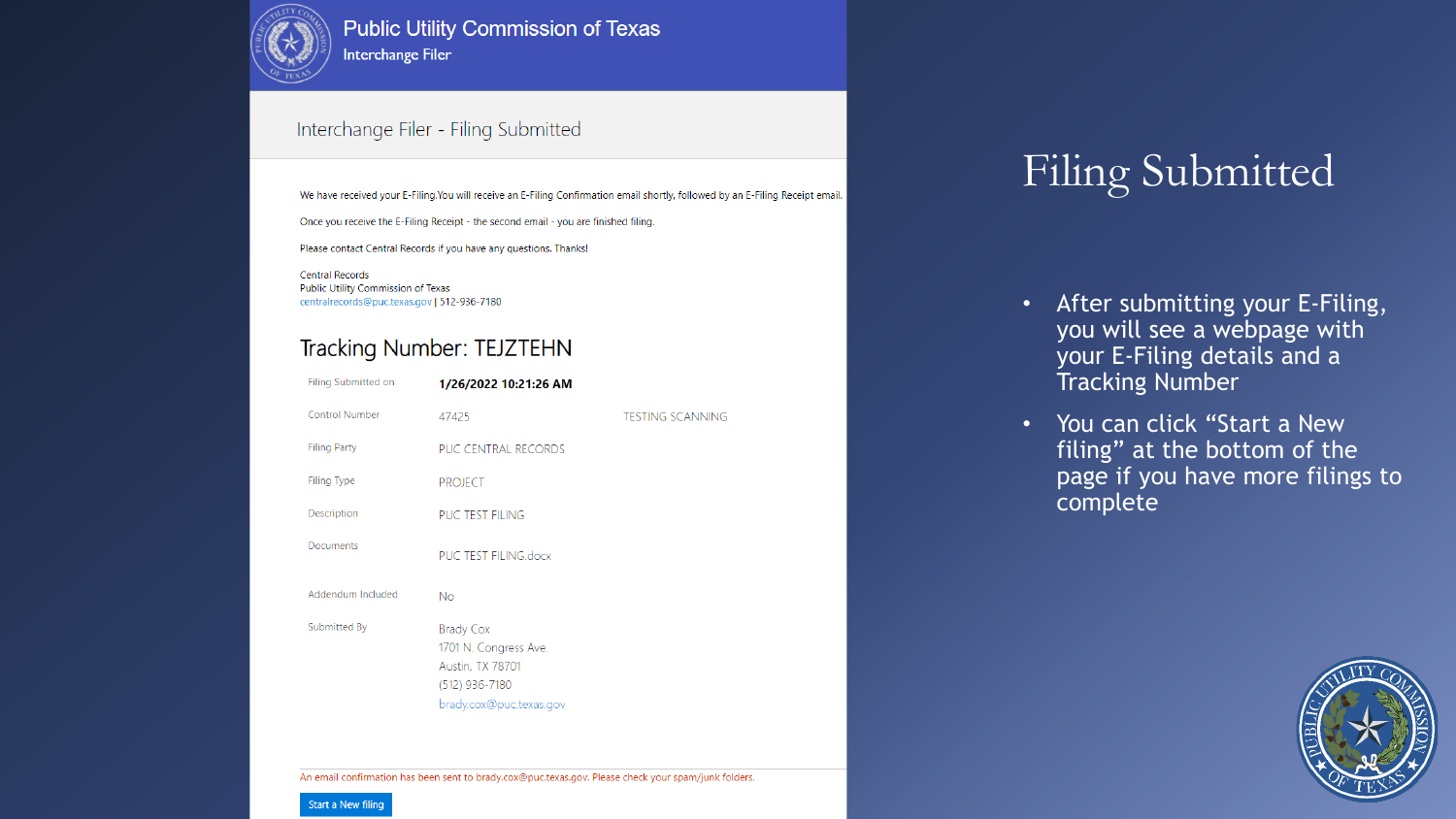# PUC E-Filing Received Email

- You will receive an email once we have received your E-Filing
- You can keep this for your reference until we have confirmed your E-Filing

### PUC E-Filing Received: TEJZTEHN



To **O** Brady Cox Retention Policy 30 Days Delete Inbox (30 days)

Hello,

We have received your E-Filing. You will receive an E-Filing Confirmation email shortly.

#### **Tracking Number: TEJZTEHN**

Filing Submitted on 1/26/2022 10:21:26 AM **Control Number** 47425 TESTING SCANNING **Filing Party** PUC CENTRAL RECORDS **Filing Type** PROJECT **Description** PUC TEST FILING **Documents** PUC TEST FILING.docx Addendum Included No **Submitted By** Brady Cox 1701 N. Congress Ave. Austin, TX 78701 5129367180 brady.cox@puc.texas.gov

Please contact Central Records if you have any questions. Thanks!

Central Records Public Utility Commission of Texas centralrecords@puc.texas.gov | 512-936-7180

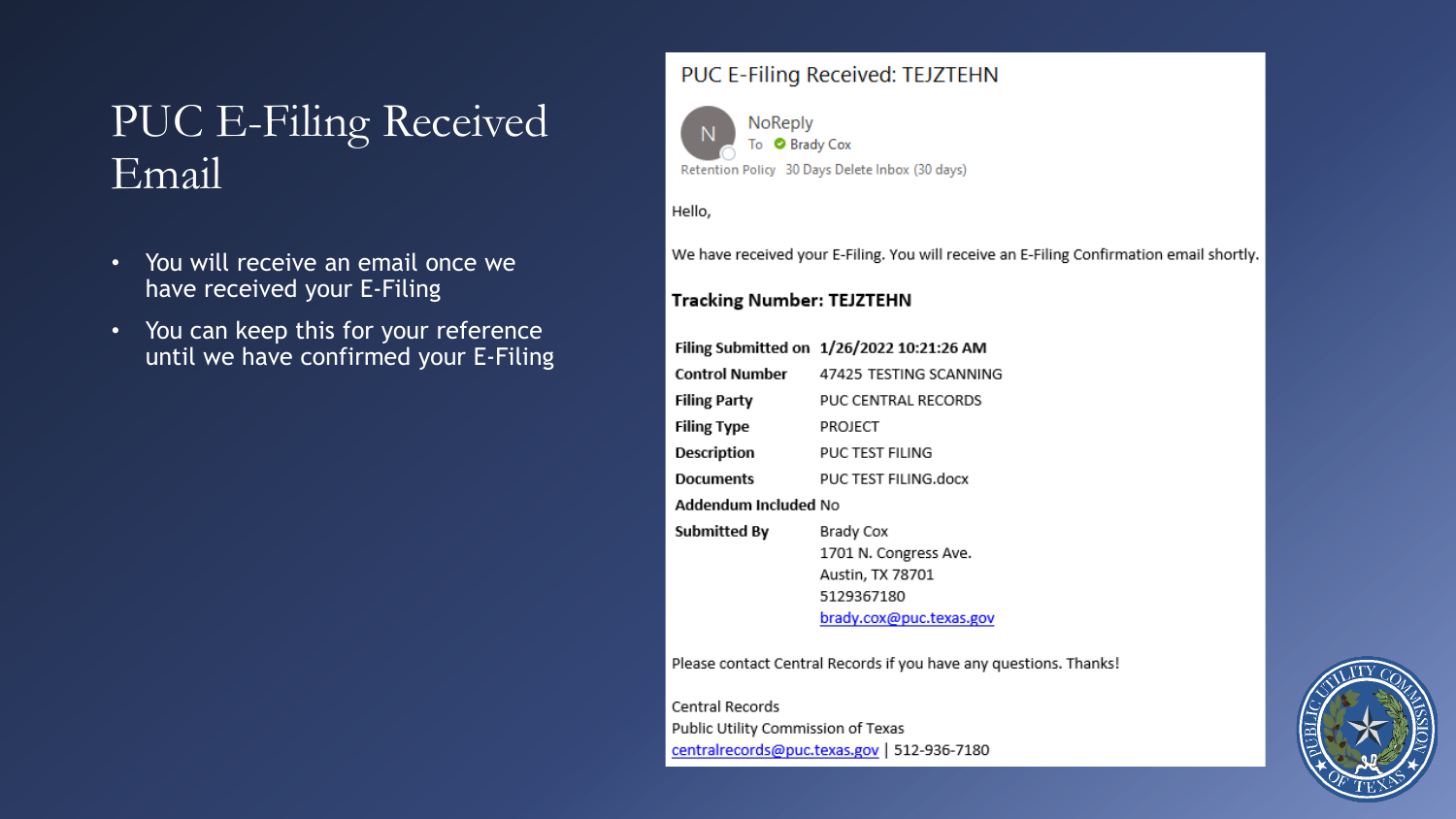# Confidential E-Filings

- You will receive an email once we have received your E-Filing
- After we review your Confidential E-Filing, we will finish processing it.
- You will then receive an E-Filing Receipt Email (see next slide).
- We will do our best to process these on the same business day they are received, but we cannot make any guarantees due to fluctuating demand.
- Confidential E-Filings will only be accessible to relevant PUC Staff members.

NoReply **O** Brady Cox Retention Policy 30 Days Delete Inbox (30 days) Expires 2/25/2022 (i) This item will expire in 30 days. To keep this item longer apply a different Retention Policy.

#### Hello,

We have received your Confidential E-Filing, and we will review the filing to insure it meets the guidelines for a Confidential Filing. We will process your request as soon as we can during business hours. You will receive an E-Filing Confirmation email after we have processed your filing.

#### Tracking Number: LAOLZLJQ

#### Filing Submitted on 1/26/2022 6:56:23 PM

| <b>Control Number</b> | 47425 TESTING SCANNING    |  |
|-----------------------|---------------------------|--|
| Filing Party          | PUC CENTRAL RECORDS       |  |
| Filing Type           | CONFIDENTIAL INFORMATION  |  |
| Description           | PUC - Confidential Test 2 |  |
| Documents             | PUC TEST FILING docx      |  |
| Addendum Included No  |                           |  |
| Submitted By          | Brady Cox                 |  |
|                       | 1701 N. Congress Ave.     |  |
|                       | Austin, TX 78701          |  |
|                       | 5129367180                |  |
|                       | brady.cox@puc.texas.gov   |  |
|                       |                           |  |

Please contact Central Records if you have any questions. Thanks!

Central Records Public Utility Commission of Texas centralrecords@puc.texas.gov | 512-936-7180



6:56 PM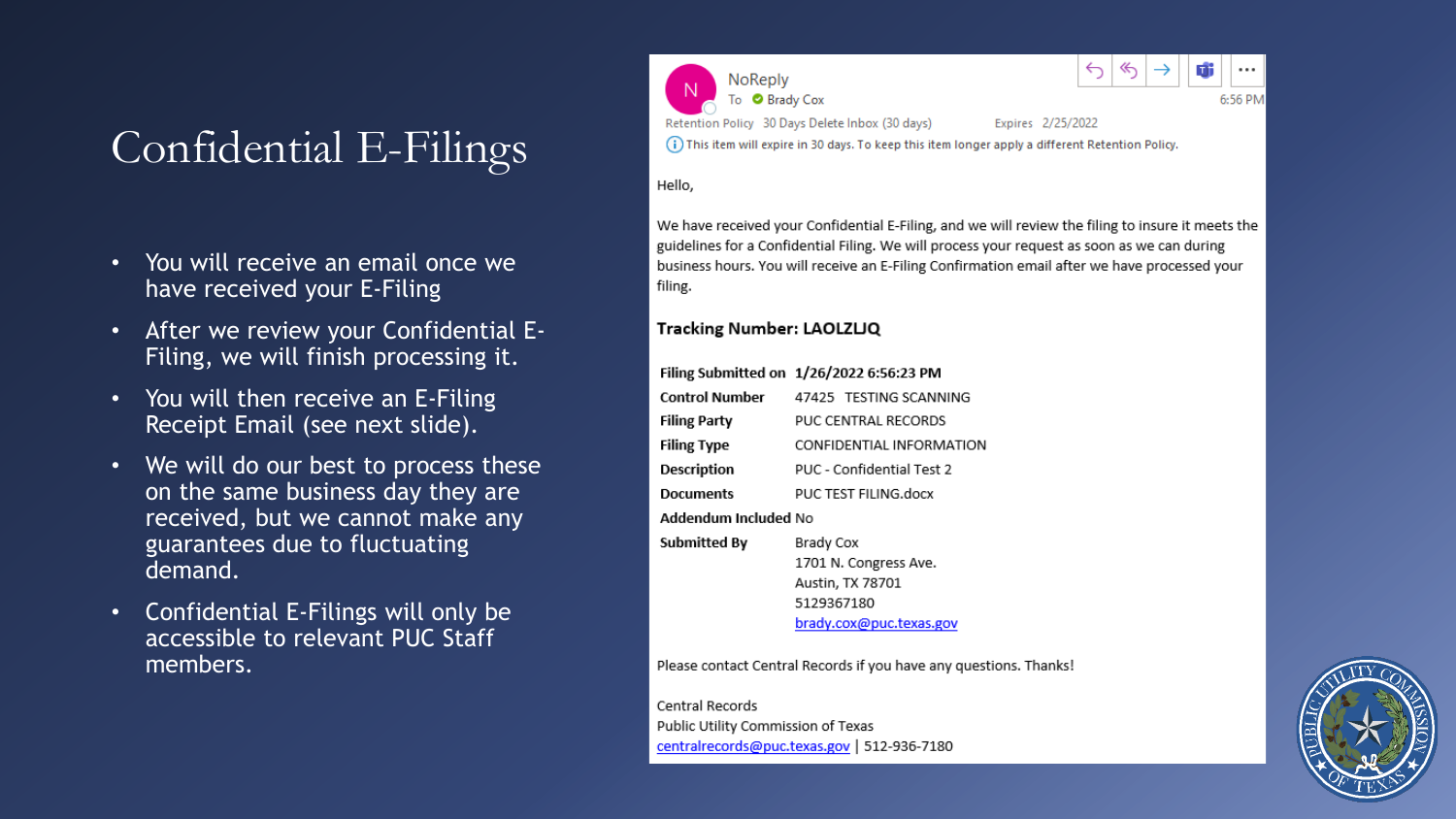# PUC E-Filing Receipt Email

- You will receive an email once we have processed and completed your E-Filing
- This email includes a PDF of the E-Filing Receipt
	- This is the cover page for your E-Filing that includes the timestamp
- You can keep this for your reference
- Your E-Filing is complete!

### PUC E-Filing Receipt: 47425-21



Hello,

Your E-Filing is complete. The attached PDF is your E-Filing Receipt.

Please contact Central Records if you have any questions.

Received - 2022-01-26 10:26:28 AM Control Number - 47425 Item Number - 21

URL - https://interchange.puc.texas.gov/search/documents/?controlNumber=47425&itemNumber=21

Thank you!

Central Records Public Utility Commission of Texas centralrecords@puc.texas.gov | 512-936-7180

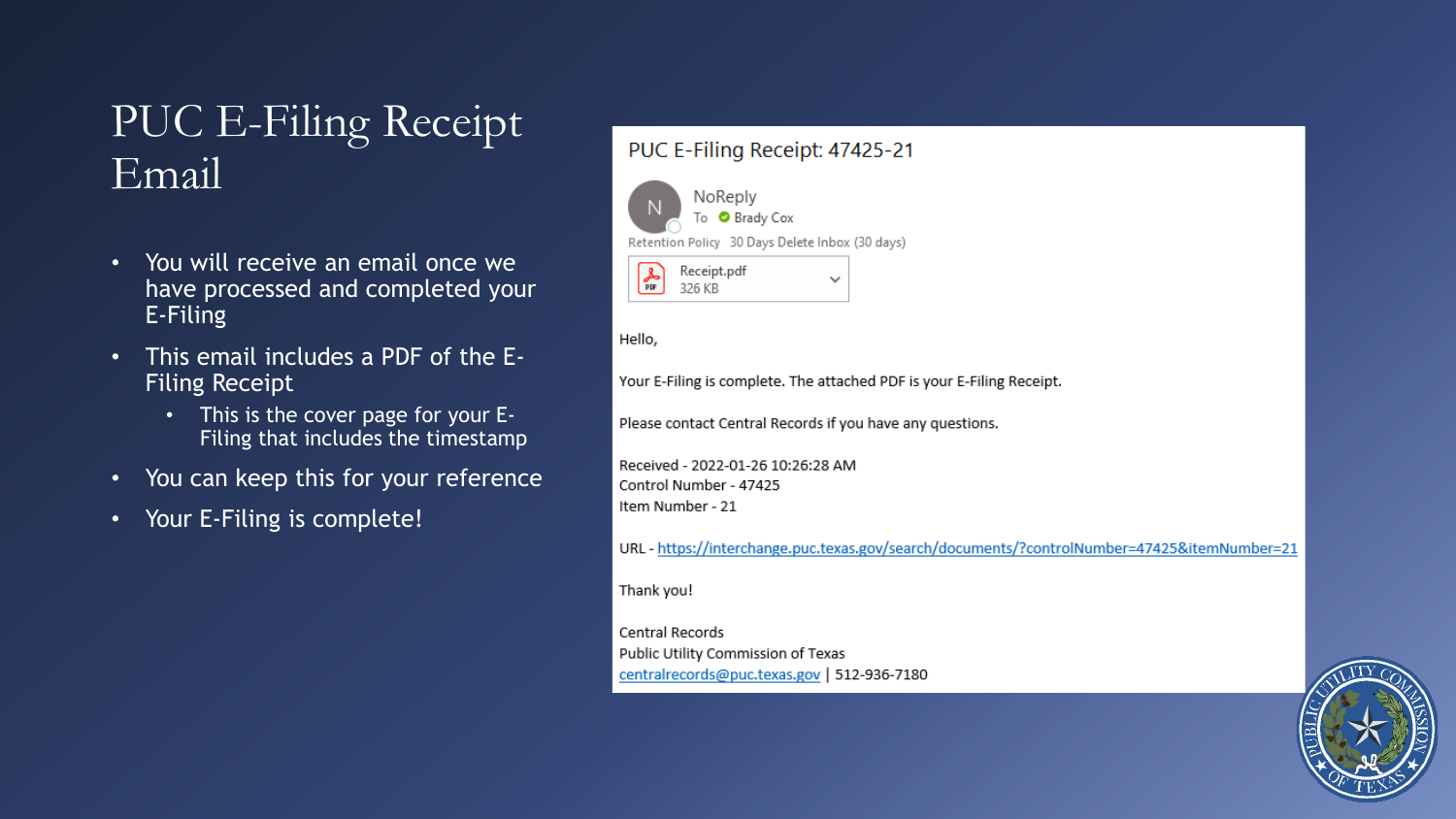# E-Filing Mistakes

- If you accidentally file the wrong document(s) and/or file in the incorrect Control Number, we ask that you do the following:
	- Re-file the correct document(s) in the correct Control Number
		- Include a cover letter that explains your E-Filing mistake, and what changes you made to the re-filed documents
	- Email [centralrecords@puc.texas.gov](mailto:centralrecords@puc.Texas.gov) and explain the situation
		- Include "E-Filing Mistake" in the Subject Line of the email
		- Include relevant Item number(s) and Control Number(s) in your email
		- You can request that Central Records delete specific documents in the Zip File (Native Files) and/or void the Item number(s) for your incorrect filing(s)
- Central Records will not:
	- Swap out or change documents in the Zip Files of existing Item numbers
	- Delete documents or void Item numbers requested by filing parties until the filing party has correctly refiled the document(s) and sent the email described above